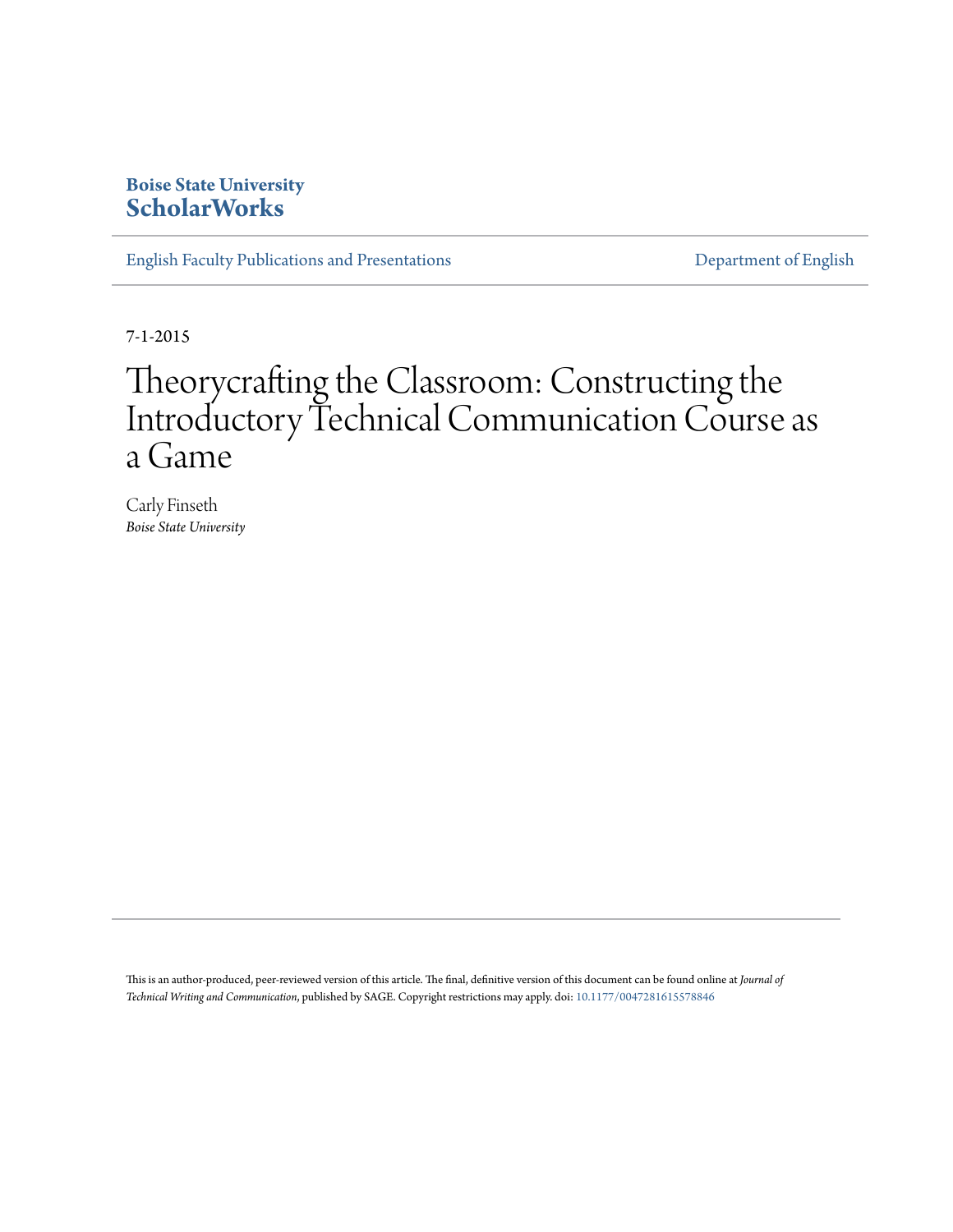## **Theorycrafting the Classroom: Constructing the Introductory Technical Communication Course as a Game**

#### **Carly Finseth**

Boise State University

#### **Abstract**

When games are approached as a pedagogical methodology, the homologies between games and technical communication are highlighted: pedagogy that teaches people to play and succeed within certain confines; classroom assessment that provides meaningful feedback to encourage self-improvement; instructional design that incorporates gaming theory and game design principles; and usability to ensure optimum success. This paper provides an overview of these topics for instructors to consider when designing a technical writing course as a game.

**Keywords:** technical communication, gaming, teaching, pedagogy, assessment

#### **Introduction**

Innovative projects like the Quest to Learn program (Salen et al, 2011) and Sheldon's (2012) concept of *The Multiplayer Classroom* have led educators to explore the validity of incorporating games and gaming theory into formalized learning environments. Many of these projects, however, focus on K-12 age groups, which may indicate an implied assumption that learning through "play" ends once we become adults. In higher education, gaming frequently becomes "serious"; games research is almost always qualified with the term "serious games" as if academics were afraid to admit that people may be having fun. Furthermore, academics often forbid "fun" within the bounds of the classrooms; college students are often only allowed to learn through play as part of a computer science or gaming theory curriculum. Ian Bogost (2011) summarizes this fairly succinctly: "Hoping to overturn the idea that games are only for entertainment, *serious games* claim to offer an alternative: games that can be used 'outside entertainment' in education, health care, or corporate training, for example" (p. 5). Some educators, therefore, end up using the term "serious games" as a way to qualify their own academic or personal interests in something that others may see as mundane. It's as if some educators collectively react to the idea that they can't be taken seriously as researchers if they are having fun while doing it.

Yet in the midst of our struggle to make our work appear, dare I say, *serious*, what often get overlooked are the *pedagogical reasons* behind game-based learning: the theories and methodologies that inform sound technical communication pedagogy. Just like any pedagogical method, games shouldn't just be thrown at any curriculum; most instructors would agree that the pedagogy should always come before the technology (see for example Cargile Cook, 2005; and Ko & Rossen, 2010). However, there are some natural overlaps between gaming and technical communication that can be explored to potentially enhance the engagement, performance, and learning of our students, including: technical writing pedagogy (how to best instruct our students/players to be successful within predefined rule-based structures), instructional design (how to design learning experiences that are meaningful to students/players), and usability (how to focus on the players/students to ensure the most optimum performance in a game or classroom). I refer to this exploration as "theorycrafting the classroom," a technique that allows us to fully explore ways in which we can continually reflect upon and explore our own teaching methods through the incorporation of a game-based curriculum.

As Christopher Paul (2011) argues, theorycrafting is a strategy that evolved from the game *World of Warcraft* (*WoW*) as "a discursive construct predicated on advising players how to optimally 'play'" the game. Although the term cannot be attributed to any one person or scholar, theorycrafting may be defined as "a way of playing *WoW* that depends on work and analysis outside the game and a set of user mods and discussion within the game" (p. 1). That is, theorycrafting merges both theory and practice—both inside the game and outside of it—to determine how to best play a game. When it comes to theorycrafting the classroom, instructors can use similar techniques that gamers have honed over the years to reflect, analyze, study, recalibrate, and improve upon curriculum design and course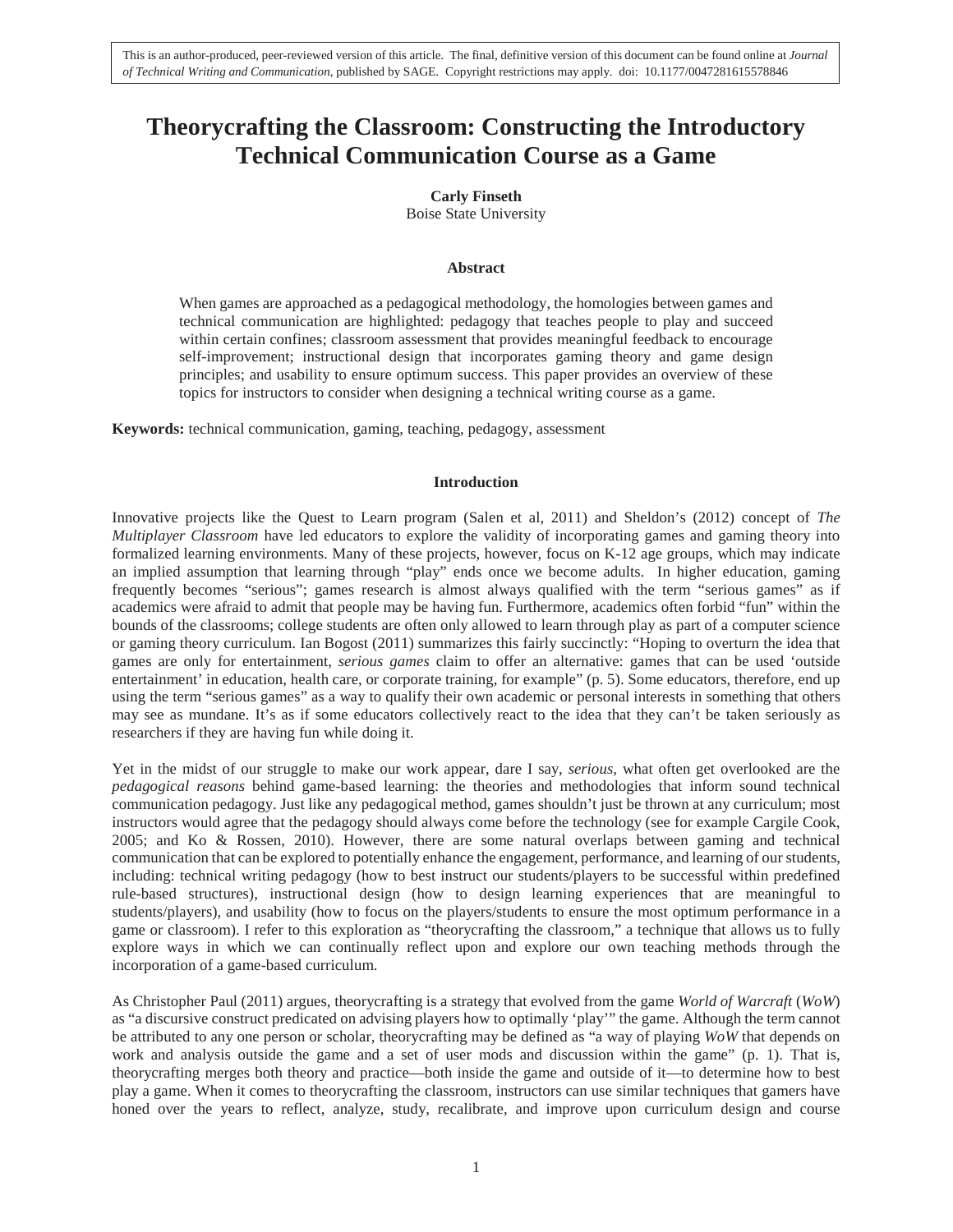development in such a way as to optimize both teaching and student learning. Constructing a course as a game is the perfect way to explore such methods; the immersive and engaging elements of games allow for a flexible and reflective surface upon which to explore new methods in teaching, as well as opportunities for more in-depth student feedback on learning.

In that regard, theorycrafting the classroom is about reflective teaching and about participatory and collective learning. The instructor steps back from an expert role and allows students to take control of their own learning—and yet it goes beyond that as well. The best gamers—the best theorycrafters—take pride in their play; they work toward continually optimizing and adapting to frequently changing situations. The same is true in technical communication. Teachers of technical writing consistently adapt their curriculum based on workplace and industry needs, such as blending rhetorical studies with engineering reports, business writing with marketing analyses. Tebeaux (1985) points out that technical communication instructors must adapt to ever-changing technological situations; what instructors teach and how they teach it changes just as quickly as new communication tools and technologies are developed (p. 426). Therefore, to excel as a theorycrafter, players must be flexible as well as dedicated; players must ultimately care about results and know how to measure success. Likewise, as Mason (2013) notes, theorycrafting is intrinsically linked to technical communication practice as a system through which we learn to iteratively explore and define "rhetorical purposes" (p. 222). In the technical communication classroom, this equates to instructors who are dedicated to continually improving their own teaching methods toward the end result of improving student success rates in their courses. This means that in addition to thinking about these games as distraction, fun, simulation, serious, and the myriad of other labels that are offered, the field of technical communication can also consider game-based work as a pedagogical methodology. When games are approached in this way, the homologies between games and technical communication are highlighted: technical communication pedagogy that teaches people to play and succeed within certain confines (social, generic, institutional, and so forth); classroom assessment that provides meaningful feedback to players to encourage self-improvement; instructional design that incorporates gaming theory and game design principles such as effective narrative, interactive fiction, activities, and quest chains; and usability and user interface design to ensure optimum theorycrafting and success from both players and Game Masters (GMs). This paper provides an overview of these topics for instructors to consider when designing a technical communication course as a game.

#### **Game-Based Technical Communication: A Pedagogical Overview**

The concept of creating and theorycrafting a game-based introductory technical communication course is based on several key pedagogical principles: 1) reflective teaching; 2) user-centered/student-centered and facilitator-led learning; and 3) collective learning. The aims of these principles are to ultimately help foster sustainable classrooms where students become lifelong learners who are genuinely engaged not just in the subject matter of technical communication, but also in the process of learning itself. As Collins and Halverson (2009) argue, "We are now entering a lifelong-learning era of education," in which "people choose for themselves what kind of education they will obtain" (pp. 91-94). Therefore, a theorycrafted classroom allows students as well as instructors to make choices about learning and teaching for themselves. When instructors theorycraft a technical communication course, they are able to bring in reflective teaching, student-centered learning, and collective powers of the imagination and creativity to continually improve upon our methods both theoretically and practically.

#### Reflective Teaching

In his two articles, "More Than a Knack: Techne and Teaching Technical Communication" (2002) and "Becoming User-Centered Practitioners" (2004), Dubinsky focuses on the importance of reflective teaching practices in technical communication. "If we want reflective students," he argues, "we need teachers who are engaged in reflective practice and who understand the critical need for situational uses of knowledge" (2002, p. 130). One of his areas of emphasis is the understanding of rhetoric's role in technical communication, especially noting the importance of teaching as *technê*: "Aristotle points to the distinction between a practitioner and reflective practitioner, between someone who learns by doing only and someone who understands the 'why' and the 'cause' of what is being done" (Dubinsky, 2002, p. 132). Thus, just as a rhetorical situation defines how and when we should respond in any given situation, theorycrafting a classroom helps technical communication instructors reflexively respond to ever-changing elements within our courses and among our students' learning patterns and behaviors. "We ought not, in other words, to simply design our courses and curricula to replicate existing practices, taking them for granted and seeking to make them more efficient on their own terms . . . we ought instead to question those practices and encourage our students to do so too" (Miller, 2004, p. 163).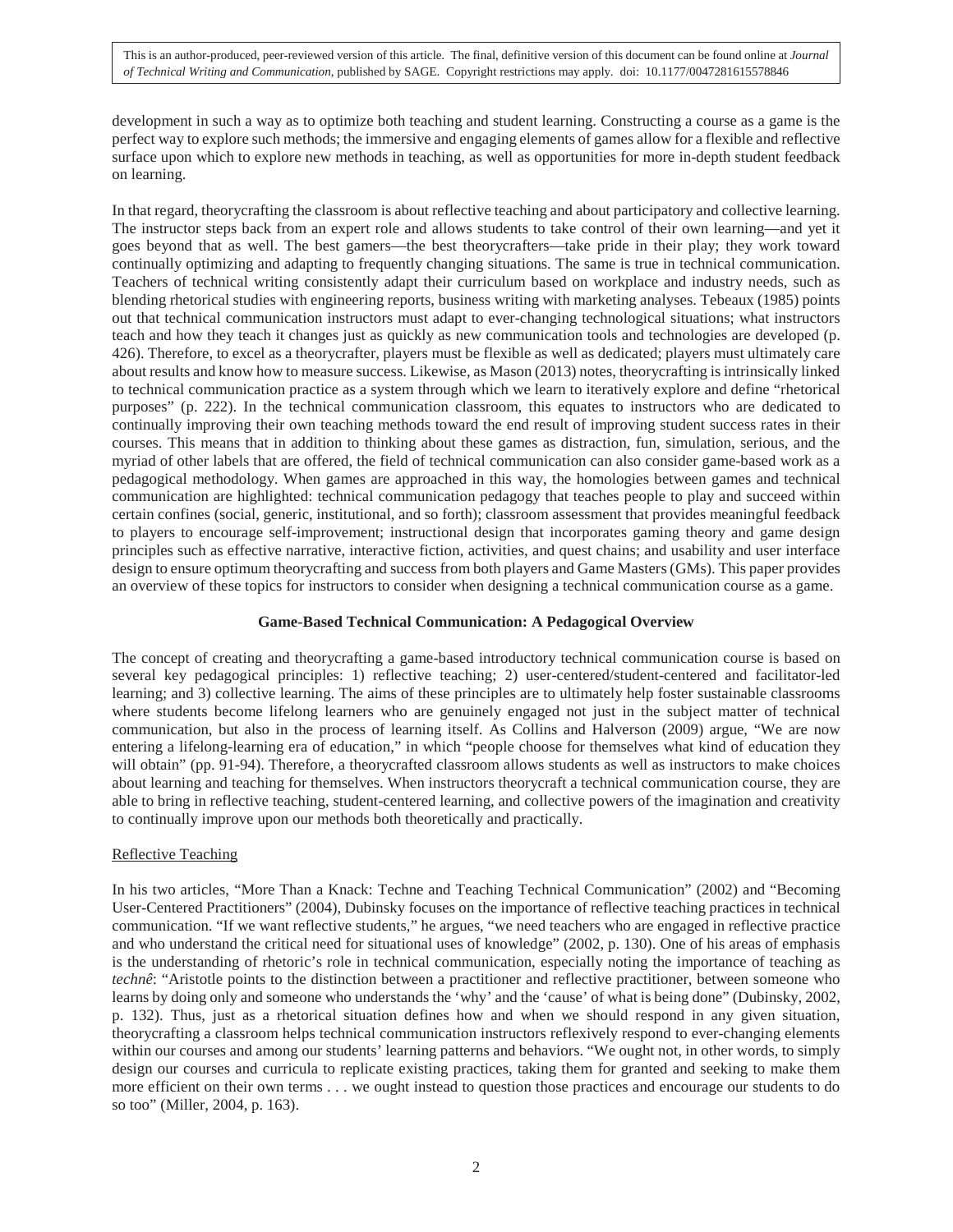Games encourage players and game designers to think, to act, and to continually adapt to changing circumstances. Just one such example is Jonathan Blow's independent computer game *Braid*, a unique puzzle-based game in which players must adapt to constantly changing environments in order to solve puzzles and advance through levels. As players progress through the 2D environment of *Braid*, they realize that, in order to master each level, they must also master time itself, playing sections of the game backward and then forward again to manipulate time. This element of time manipulation also means that players can undo and redo sections of the game in order to approach the puzzle a bit differently. The constantly changing circumstances of *Braid*'s gameplay require players to adapt to new ways of thinking not only from level to level but also within levels as well as the game asks them to approach problem-solving in various new ways. In a 2008 interview with Chris Dahlen, Blow admitted that the creation of *Braid* also forced him to adapt to ever-changing circumstances. As he came up with ideas, they didn't always play out the way that he expected, which consistently forced him to change directions with his vision (p. 1). That is, both the experience of creating the game of *Braid,* as well as the experience of playing the game, forced all involved to continually think, build, create, and adapt to the digital world in which they became immersed. Theorycrafting can work in very much the same way: it can encourage both learners and instructors to continually adapt and transform their learning environments as circumstances change.

Another benefit of theorycrafting the classroom is that it means that instructors are, by definition, always thinking about new ways to approach their teaching. According to Dubinsky (2004), "Teachers who believe they have mastered a subject thoroughly will often become complacent about opening doors to new ideas or theories. This complacency is detrimental to developing a *technê of teaching*" (p. 8). The reflective nature of theorycrafting, therefore, reminds educators to be ever-changing and ever-adaptive to their classroom's rhetorical situation.

#### User-Centered/Facilitator-Led Learning

Technical communicators keep a keen focus on the importance of audience. Thus, retaining this emphasis on audience—on users, on students, on players—is essential to theorycrafting a game-based classroom:

Our work involves more than teaching our students strategies or forms; it also involves asking them to consider the impact of those strategies and forms on public policy. We teach them to become user-centered practitioners, to take their audience and its needs into consideration always (Dubinsky, 2004, p. 5).

Likewise, Miller (2004) argues that we often value social constructionism as well as collaboration (pp. 25-26), and emphasizes the importance of the audiences who use technical communication documents. Therefore, in a field where instructors are consistently emphasizing the importance of users, it should not be much of a stretch to value students as users in the process as well. In a user-centered classroom, technical communication instructors can step away from the role as expert and become more of a facilitator, leaving the audience consideration to actual users rather than the instructor becoming the students' sole audience (Johnson, 1998, pp. 161-162). To that end, instructors who engage in theorycrafting their classrooms have the potential to realize that the methods for improving their courses will come not just from the instructor's perspective but also from their own users/students perspectives as well; they learn to value student input as much as their own instincts and observations.

One way to address this, at least theoretically, is to create a game-based technical communication classroom in which students interact with one another and utilize game mechanics to explore rhetorical issues of audience, purpose, and context without the direct interference of the instructor. The instructor becomes a guide rather than the sole source of knowledge. This embraces Dubinsky's (2002) pedagogical imperative that technical communication instructors become reflective, user-centered practitioners while also allowing enough room within a course for students to exercise their own critical reflection. Of course, this stems from the most ideological of perspectives; as with any classroom situation, the success of a game-based course is just as susceptible to the dynamics of the class itself, including the individual personalities and overall dynamics of the students enrolled in a course. In gaming terminology, trouble players may be seen as *griefing* or *trolling* others in the game (much like some behavioral issues instructors run across in a traditional classroom). However, learning how to navigate personality clashes, motivational issues, and varied student abilities is part of nearly every teaching scenario; instructors often will modify coursework, pacing, or assessments based on these or other factors that arise within a given class. In a game-based classroom, this merely means that theorycrafting can be put to further use: by allowing the self-reflection of both instructors and players to inform and affect the game (course) *as* it actually progresses.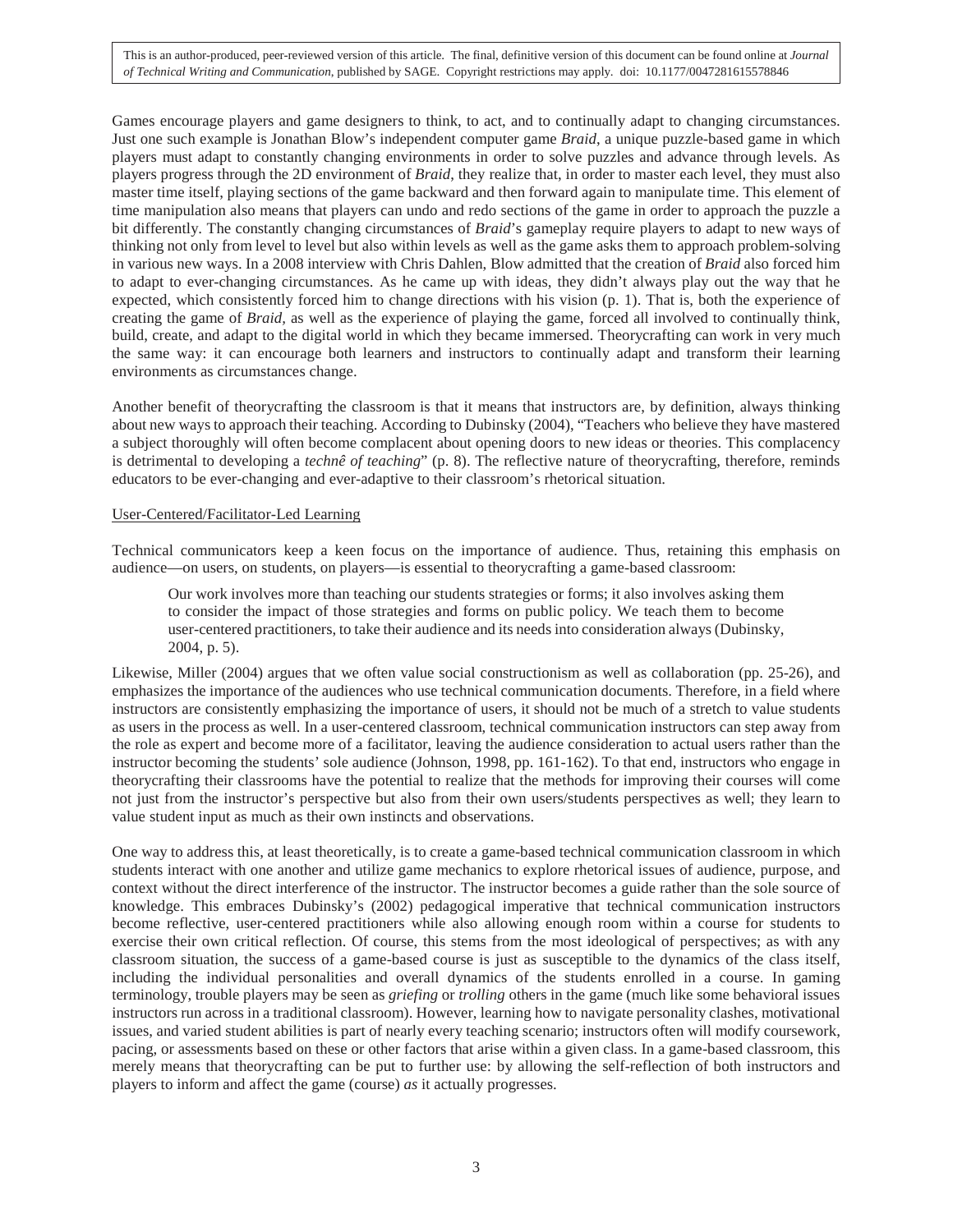#### Collective Learning

The concept of collective learning is about imagination, creativity, and community. Thomas and Brown (2011) assert that technological culture is "transforming the way we think about information, imagination, and play" (p. 31). This means that students are learning to use technology—and each other—to make meaningful connections that stimulate imagination, creativity, and overall engagement. Thomas and Brown call this a "learning collective:" "a collection of people, skills, and talent that produces a result greater than the sum of its parts. . . . They are defined by an active engagement with the process of learning" (p. 52). That is, students are becoming more involved with the learning process from what they want to learn to how they want to learn it, and they are doing it organically and collaboratively with, by, and from a community of other learners.

Computer games are just one example of this. Massive multiplayer online (MMO) games, in particular, help foster collaboration, imagination, and learning through experimentation of what works and what doesn't. When a group of players runs a dungeon instance in *World of Warcraft*, each player has a defined role (as healer, tank, or damage dealer), and all of the roles must work together to complete a common goal (defeating the bosses and completing the dungeon). People work within their roles and collaborate with people in other roles, and if a strategy doesn't work the first time, a group will often work together to figure out how to revise the combat strategies to ultimately make it succeed. The most patient of groups will often try this multiple times in an attempt to complete their goal, helping and learning from one another in a collective mindset. As gamers game, they practice, and as they practice, they learn, often with the help of others. Therefore, when professors create and theorycraft an introductory technical communication course, they will want to ensure that the gaming mechanics incorporate opportunities for group work, peer review and feedback, discussion, and other collaborative activities as a means of fostering this sense of collective learning among their students.

#### **Constructing the Introductory Technical Communication Classroom as a Game**

Game-based learning helps students create identities through gaming, and also encourages them to learn both individually and collectively (see for example Gee, 2007; Gee and Hayes, 2011; Thomas and Brown, 2011; and Steinkuehler et al, 2012). It also helps students develop problem-solving and critical thinking skills: "The frame of play, the context or signals that says 'this is play' gives permission to explore and experiment with tough issues. . . . Play is many things at once: a concept, process, form of relationships, state of being, and learning space" (Matthews-Denatale, 2000, p. 66). The benefits of learning through play certainly don't end with adolescence; college students and adults continue to learn through play as well.

Instructors can't merely throw games at their courses, though, and expect students to magically learn through play. Instead, professors must bridge their understanding of pedagogical theory with gaming mechanics in order to create game-based courses that are built upon learning objectives that have been designed to teach students *what the instructors want them to learn*. This is not to deny reflective teaching practices—which provide the foundation for theorycrafting a classroom—but instead to provide focus to the initial game development itself and to following one of the cardinal rules of instructional design: create and teach to learning objectives and outcomes that purposefully teach students not just any content but specifically the content we want them to learn. That is, while instructors should be open to reflective, recursive methods throughout a particular game, the initial planning of the game should be well thought-out based on predefined goals for course objectives. And while instructors understand this when designing traditional classroom courses, it's good to reinforce this ideal when thinking about how to best construct a game-based curriculum. In other words, just because it's a game doesn't mean that instructors should merely throw out many tried and true methods for course and curriculum development.

According to McGonigal (2011), good game design is made up of four elements: 1) goals, 2) rules, 3) a feedback system, and 4) voluntary participation (pp. 20-21). In the context of constructing a game-based technical communication classroom, I like to associate these elements with familiar curricular elements as follows: 1) creating and analyzing the course objectives (goals); 2) providing assignments (rules); 3) formulating assessment strategies (feedback); and 4) customizing the content of the course (voluntary participation). The following provides an overview of how these elements may interact with one another to create an introductory technical communication course as a game.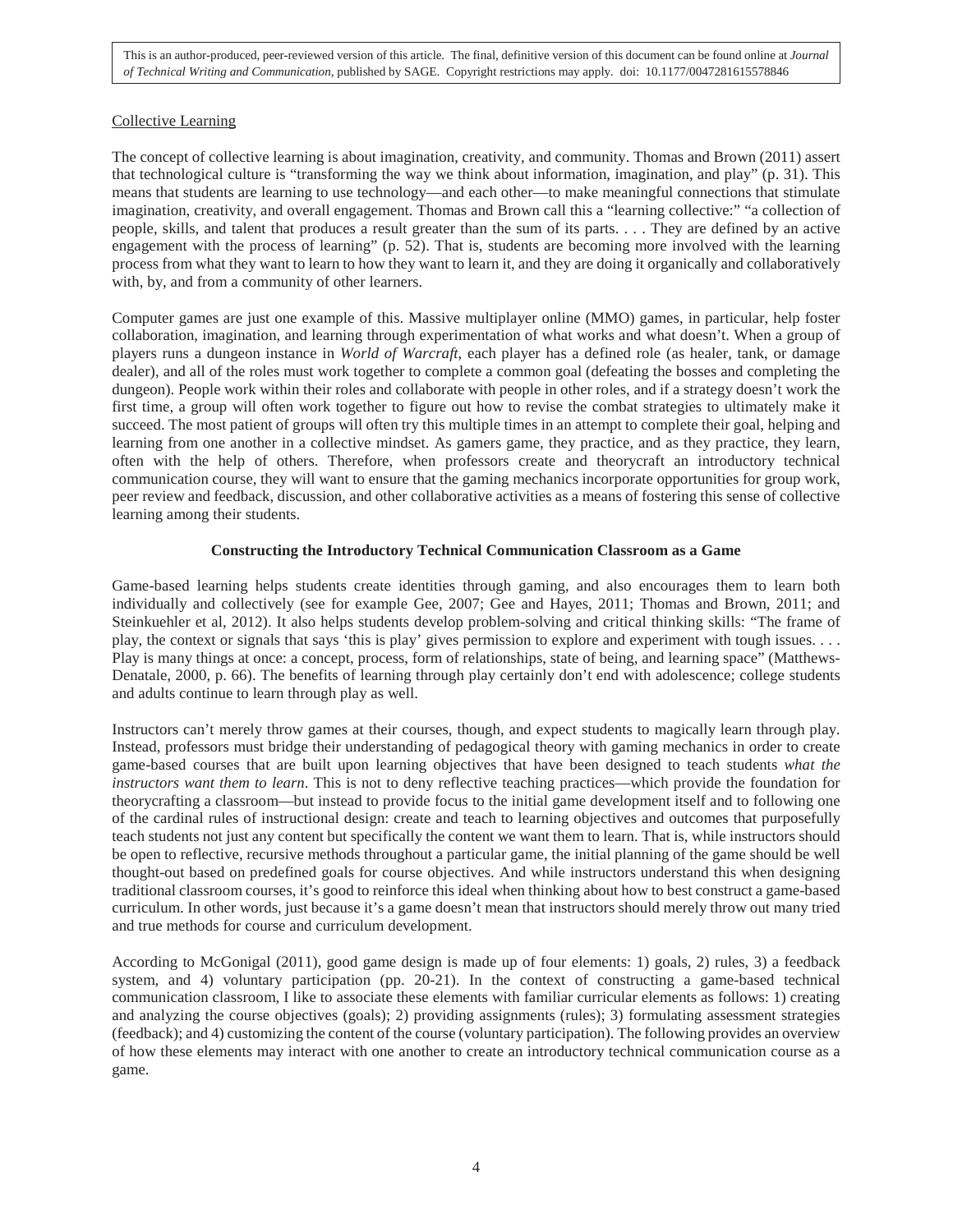#### Goals: Establishing Course Objectives

According to Squire (2011), game "goals *seduce* players into pursuing them. As video game designers, it's always shocking just how much you have to lead players by the nose" (p. 7). Some technical communication instructors may feel the same way. "Did you do the readings?" they may ask. They may sigh to themselves as graded papers reveal how few students were paying attention in class. They may commiserate about the students who do well, and those who don't, and wonder why they often have to be so explicit in their instructions. This frustration is the same that many game developers feel and yet learn to overcome as they create immersive games; likewise, this is the same frustration that technical communication instructors can potentially overcome as they learn to create immersive classroom experiences. Yet even the most accomplished instructors can benefit from trying something new; experienced instructors understand that teaching to varied student populations often equates to teaching to multiple learning styles and in multiple modalities. Designing a learning environment as a game can help instructors from any experience level further engage students in their coursework by implementing classroom changes to encourage further enhancement of cognitive development. Or as Squire (2011) puts it,

As we design learning environments, video games teach us to ask: What goals do I offer players (or learners)? Will relatively trivial goals be attained quickly? Are they clear and overlapping so that my players feel compelled to continue? Does my environment constantly advertise new, seductive things to do? Is the game designed to produce emotionally satisfying experiences? Anyone can theorize about design for learning, but good games *execute* these goals (p. 8).

Therefore, the first step in constructing the technical communication classroom as a game is to establish clear goals and outcomes. I think of this as establishing the course objectives, those goals that instructors would like their students to achieve. When teaching an introductory level technical communication course, these goals may already be outlined for the instructors. At Texas Tech University, for example, there are an established set of seven goals (course objectives) that any introductory technical communication course must aim to achieve:

- 1. analyze the audience, purpose, and context of technical communication;
- 2. create technical documents to solve practical problems;
- 3. write effective technical prose;
- 4. design convincing, effective, and usable technical documents;
- 5. practice ethical technical communication;
- 6. create technical documents for users in other cultural contexts; and
- 7. collaborate on technical communication projects.

When constructing a game-based curriculum according to required course objectives, then, instructors at Texas Tech must think of how to first create a game that will allow students to work toward these overlapping goals in ways that are both meaningful and immersive.

Regardless of what a course's objectives may be, they must be clearly outlined before an instructor begins construction of a course as a game. This is because the course objectives will define not only *wha*t is taught but *how* it is taught, and will help formulate the contents of the sections below to round out the class. For example, if an instructor's institution doesn't provide standardized outcomes for introductory technical communication courses, then those instructors would want to start by brainstorming and then mapping out the skills that they would like their students to achieve in the course.

#### Rules: Planning the Assignments, Quests, and Achievements

Once the goals have been mapped out for the game, instructors may then begin plugging in the game's individual assignments or "quests" that will help players (students) meet those pre-determined goals. This may encompass the inclusion of achievements as well, which can help students track their progress in the course. Here is also where instructors will set up the points and grading structures for their courses, which they may decide to refer to as experience points or XP. In this, instructors may choose to construct games with a series of stand-alone quests and activities, or they may choose to create complex quest chains with starting activities that lead to more difficult tasks as the course progresses. I prefer to mix the two types of activities: longer quest chains (smaller assignments leading up to larger more project-based assignments) with stand-alone, "daily" quests (small, repeatable assignments such as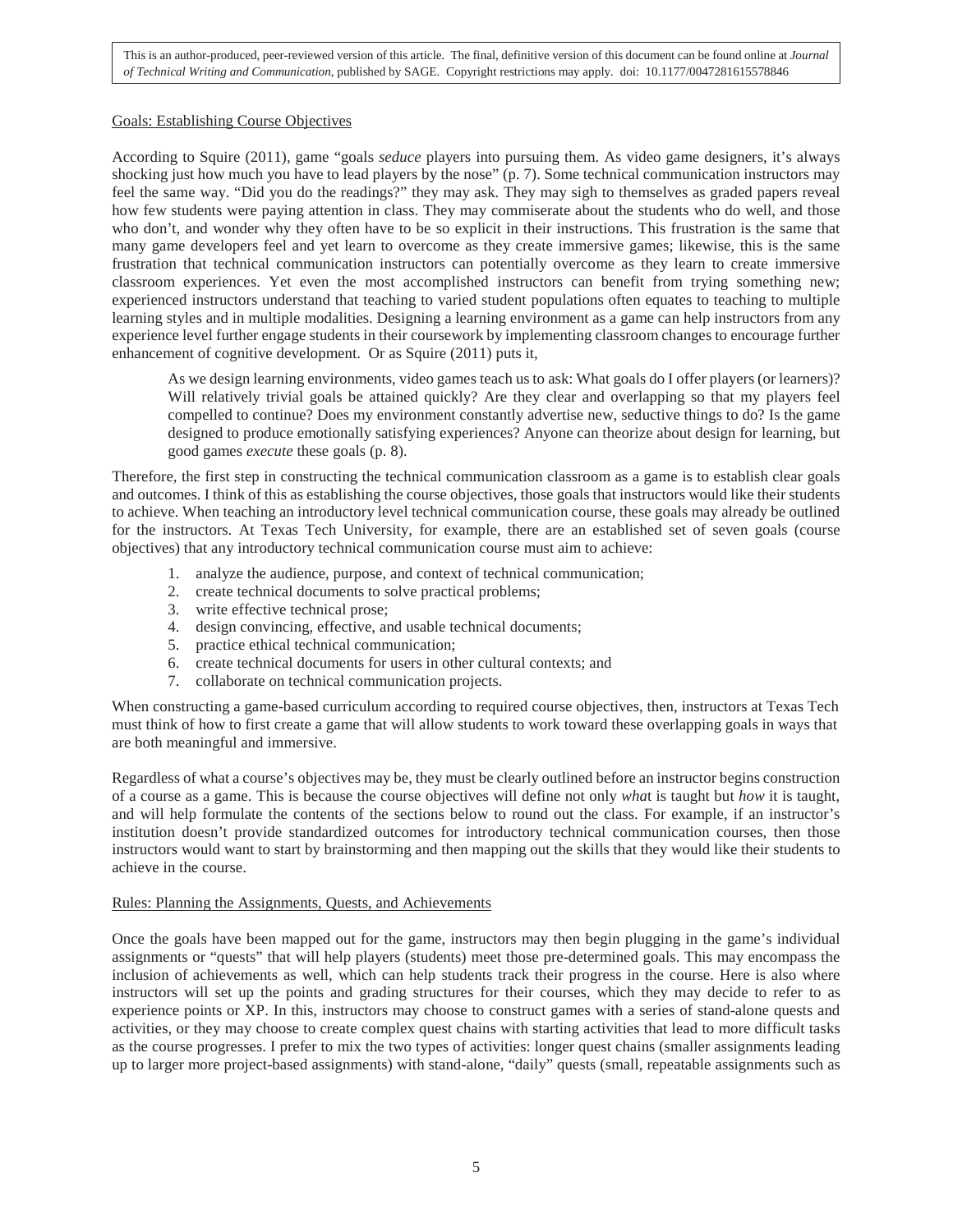discussion forum posts) as a way to foster individualized and customized learning opportunities. However, much of this decision on how instructors construct their own classes, of course, depends on their individual goals system (course objectives).

Assignments (quests) and achievements, then, become the game's rule-system, upon which students understand how their behavior and performance in the course (game) affects their overall progress (grade). As Björk and Holopainen (2006) put it, rules are the foundation of game design. Rules dictate "what the game elements are, how they behave, what actions players can perform, and so on" (p. 416). It is at this point, then, that instructors (GMs) will define what expectations they have for students (players) to fulfill the course objectives (goals). This could be in the form of longer quest chains, shorter dailies, building and making activities, and so on. In technical communication courses this will likely include such activities and assignments as readings, writings, multimedia viewing and creation, document designing, peer review, and even usability exercises—each of which may be designed to be completed individually or in a group and could be further defined based on whether the classroom experience is delivered traditionally (face-toface) or online. These activities, assignments, and exercises—as well as the modes and genres they operate within form the basis for the rules of the game-based technical communication classroom.

#### Feedback: Forming an Assessment Strategy

Once goals have been established, a feedback structure will need to be formulated based on the assessment strategies that instructors choose to employ. One summative choice for assessing student work in a game-based technical communication classroom is the use of portfolios. Much in the manner that gamers work toward crafting gear and supplies throughout an MMO game, students in a game-based technical communication classroom can work toward small, overlapping goals in *crafting* various artifacts in order to construct an end-of-the-course portfolio. That is, instead of using portfolios as a way of directing a course and its deliverables, they can be used as a way for students (players) to practice, construct, and improve upon materials that they create and then ultimately self-select and combine into an end-of-the-game artifact. Formative assessment strategies may include student reflection, peer review, or the pass/fail completion of smaller tasks (perhaps labeled as "quests") that students may choose from. In that regard, constructing a game-based introductory technical communication course at the assessment level may not differ too much from traditional course planning. Instead, formulating these steps now—how, what, and why you want to measure with regard to player achievement—will help direct the game creation in later steps, as the game itself is built.

The other important step in forming an assessment strategy for game-based classrooms is defining methods for students to receive consistent feedback. Church (2006) refers to the feedback process in games as "perceivable consequence" or the "clear reaction from the game world to the action of a player" (p. 373). When players are given real feedback, directly linked to their actions in the game, then they "are left feeling in control and responsible for whatever happens" (p. 374). The same is true in learning; students can receive both formative, ongoing feedback on how they're doing based on their success rates of clearing a certain level of the game and how often they need to replay or revisit certain parts of the game, as well as summative feedback on their overall success in completing the game. Unlike "failing" a course—for which students often don't get second chances—"dying" in a game allows players to determine that they're doing something incorrectly and then gives them ways to restart and try again. The continual feedback that can be built into a game-based classroom, therefore, allows students to regroup and try a task again—an opportunity that doesn't always present itself in traditional classroom environments.

Feedback is an important key to gaming in that it provides players with ways in which they can course correct and try again. According to Collins and Halverson (2009), it is also a proven way to help foster learning: "when learners are given feedback on their actions they are much more likely to learn what to do correctly" (p. 19). Games have the ability to provide immediate feedback to learners based on trial and error. And while a game-based curriculum will have some activities that will naturally take more time to provide feedback (such as larger "quests" or assignments), it's important to think of assessment strategies that will provide learners with quicker, shorter, and more frequent modes of formative feedback throughout the course. Ideas for this include: peer review, discussion boards, blog posts, wiki entries, reflective writing activities, and other peer-negotiated and self-assessment strategies. Using these techniques within the concept of a game allows students to customize their learning, interact with other players, and even compete for different rankings in the course based on their expertise. For example, students who rank the highest on a particular quest or assignment may earn the ability to advance to a special level that allows them to earn points by helping other students in the course with things such as peer review, discussion forum monitoring, and document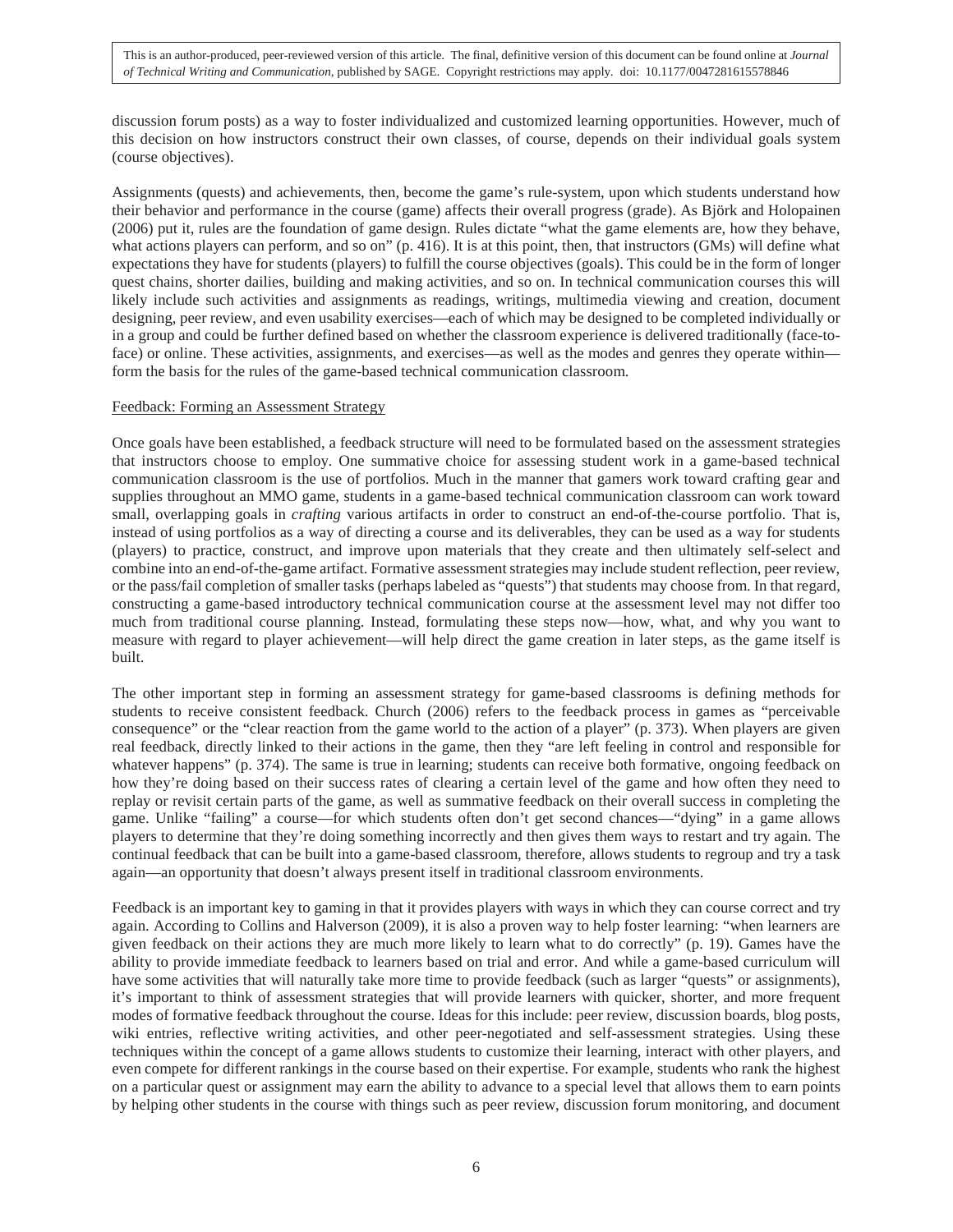editing. I call this the "mentor" level, and those students are given extra opportunities to earn additional experience points (XP) by participating more in-depth with the feedback process. Regardless, a well-planned feedback loop can encourage participation and community within a classroom by providing more opportunities for students to both achieve individually and collaborate collectively.

Constructing a rules and feedback system for a game-based curriculum that incorporates multiple modes of assessment also helps increase the validity of the course design (see Haswell and Wyche-Smith, 1994). The more ways that instructors can collect data about the progress of their students' work, the better they can adapt to changing rhetorical situations within the classroom and the better those instructors can theorycraft future projects and iterations of the course. As Walvoord (2010) argues, the assessment information collected from students can inform the actions instructors take in the future; it can help determine how to best use the data "to improve student learning" (pp. 3-4). Furthermore, although instructor instinct and student feedback can go a long way toward theorycrafting a course, assessment data is a quantitative methodology that can help validate future changes in teaching methodologies. In gaming terms, the use of varied assessment strategies, such as instructor-rated assessments (exams, projects, papers, and assignments), student-rated assessments (peer reviews, discussion forum posts, and chats), and even computerrated assessments (quizzes and diagnostics), can help us determine how and when to release new game patches and hot fixes to address bugs, imperfections, and balance issues within the structure of our game.

*Practice: Creating a goals and feedback loop for ongoing learning.* One of the reasons that gaming pairs so nicely with formalized learning is the way in which both often require the same types of efforts and with similar goals. In both games and learning, Gee (2007) argues, the gamer/student,

must be enticed to *try*, even if he or she already has good grounds to be afraid to try . . . must be enticed to *put in lots of effort* even if he or she begins with little motivation to do so . . . [and] must *achieve some meaningful success* when he or she has expended this effort (p. 58).

To achieve such success requires practice, something that once again both games and learning have in common (p. 65). Practice activities—akin to gaming mechanics or crafting or farming—can also help provide students with formative feedback and performance-based guidance. According to Murray (1997), "In computer games we do not settle for one life, or even one civilization; when things go wrong or when we just want a different version of the same experience, we go back for a replay" (p. 155).

The same can be true for game-based classrooms: instructors can provide students with activities and assessments that provide opportunities for practice by way of *grinding*, also known in some games as crafting, farming, or daily questing opportunities. In this instance, students may be given the opportunity to perform things such as peer review exercises, editing activities, discussion posts, reflective essays based on coursework, class experience, or external activities such as attending events or watching videos, and the like. Such daily opportunities may be constructed within a course's rules and feedback system as formative methods of assessment that will provide students with ongoing opportunities for trying, failing, and then trying again within a relatively low-risk framework. Likewise, an instructor may choose to set up a crafting or farming system in which students seek out, barter for, or create artifacts throughout the course that lead up to a type of final course portfolio. In that case, daily or weekly farming and crafting opportunities would allow students to gain skills and create artifacts piecemeal throughout the course that they can then use to compile and compose at the end of the semester. Examples of such artifacts include resumes or CVs, cover letters or personal statements, instruction manuals or video walk-throughs, blog posts, emails, memos, proposals, rhetorical analyses, online presentations, and more, with each assignment completed being chosen by the player from a handful of forked storyline options. Players would then self-select their best work and revise it for inclusion in a final portfolio meant to demonstrate their mastery of the course objectives that they've met throughout the game. Therefore, the game construct of such a course would continually build toward that final portfolio.

#### Voluntary Participation: Customizing the Course Content

In many ways, user-centered learning and game-based learning equals customized learning. That is, a primary element of gaming a classroom or assignment is to customize the curriculum. This also incorporates McGonigal's (2011) concept of voluntary participation, in that students can choose how and when they would like to contribute to their own learning experiences. Much like when choosing a character in a game—whether selecting a token for *Monopoly*  or customizing an avatar in a massively multiplayer online role-playing game—when students are given the choice to customize their experience, learning begins to happen. This means that assignments often branch, allowing students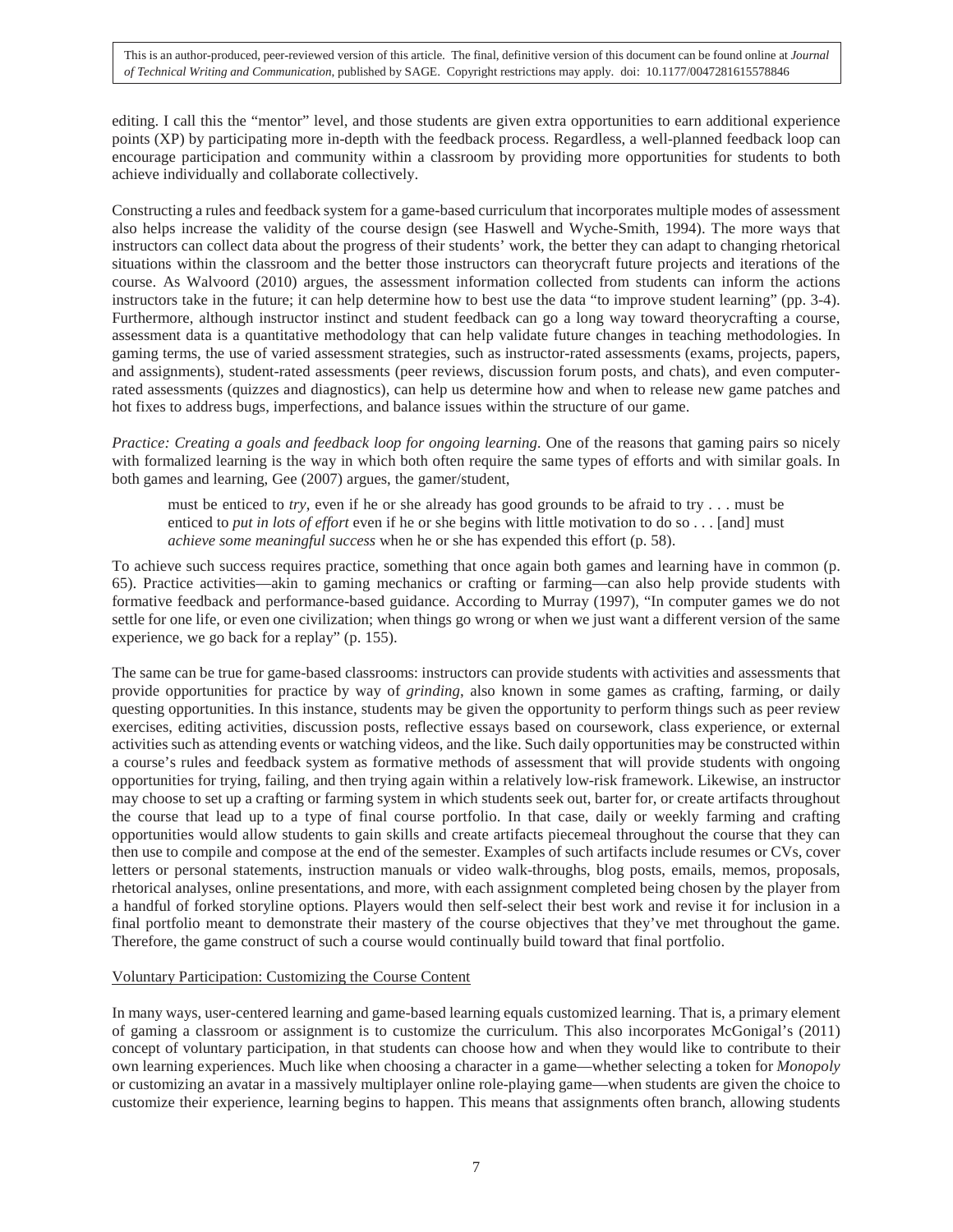to complete a particular course objective in one or more ways, while assessment—much like in games—happens frequently, and with plenty of room for students to use the feedback they receive to try again and improve. This iterative method for practice and feedback that is so inherent in gameplay is also a key attribute for sponsoring a partnered learning classroom. (Just one more thing that games-based learning and student-centered learning have in common.)

For example, all technical writing courses at Texas Tech require students to complete a standardized set of projects, the first being some sort of job search correspondence. Most instructors teach this by having their students create a resume and cover letter. However, I approach this same assignment through customized, games-based learning. First, students choose an origin, based on either an instructor-generated assessment quiz or simply based on students' own interests and career goals. Although I have tried this in a few different ways, the students' options often look something like this:

- **Warrior:** the warrior hacks and slices and survives their way through college to get a job upon graduation and then battles their way up the corporate ladder;
- **Mage:** the mage learns and crafts and uses magical prowess to earn their way into graduate school, where they continue to hone their mastery of the magical arts of academia;
- **Druid:** the druid creates and nurtures and inspires others through their artistic design portfolios, which they use to plant seeds of imagination and creativity in fields such as interior design, art, and architecture; and
- x **Rogue:** the rogue slips through the night and observes from the shadows, using the information they learn to ultimately keep their options open.

Assignments for each class (warrior, mage, druid, or rogue) are customized based off of the students' ultimate career paths. So, a warrior might create a resume and cover letter, a mage might construct a CV and personal statement, a druid would craft a biographical statement and design portfolio, and a rogue would create a combination of any of the above, based on a target internship, job, or graduate program that they research and ultimately select. Activities that work up to this assignment include instructors acting as coaches and guides by providing questions that students can use to guide their research; that is, all of this functions via a user-centered pedagogy. Instructors may ask students to research industries, companies, schools, and individuals from fields they're interested in; they may have them target a specific audience via a specific job ad or graduate program, asking them to analyze the needs of their audience; they may ask students to research *themselves* (and this may be especially true for the undecided rogue class)—via personality quizzes, career assessments, and so on. Ultimately, the instructor guides while the students discover their own sense of empowerment to make the assignments most useful to *them.* This opportunity for course customization is not only empowering for the students, but also becomes a way for students to opt in or out of various aspects of the learning experience, therefore making the ultimate learning that occurs much more personalized—and in the longterm more meaningful.

#### **Making It Work: User Experience and Interface Design**

Throughout this process, instructors need to ensure that the game-based classrooms we construct work well for our player/users (students). As Unger and Chandler (2012) point out, usability testing is important so that instructors can "break away from what you think they know—and find out how [users] think" (p. 279). This begins with testing a theoretical concept with a target group of users, exploring potential mock-ups of the game-based course, and then determining how and what you want to test (pp. 280-292). In the case of a game-based classroom, and in the spirit of theorycrafting, instructors may want to extend such usability testing to all stakeholders; that is, not just the students they'll be teaching but also to other potential instructors who may be interested in teaching their technical communication courses as games. At the very least, the responses instructors get will help with theorycrafting and self-reflection as they prepare for current or future iterations of a game-based technical communication course. At the most, they may end up gaining additional departmental support for game-related pedagogical goals.

If instructors are looking to get user feedback with a particular element of their courses, they may also consider conducting formal usability tests with a group of random representative users (perhaps recruited through a university's listserv or announcement board) that either measures qualitative or quantitative responses to a specific element of the game. If, on the other hand, instructors are more interested in discovering user "*desires, motivations, values*, and *firsthand experiences*" with regard to the game as a whole, focus groups may be the best way to get feedback. Kuniavsky (2003) argues that focus groups are often done at the start of the design process to get a feel for how users will react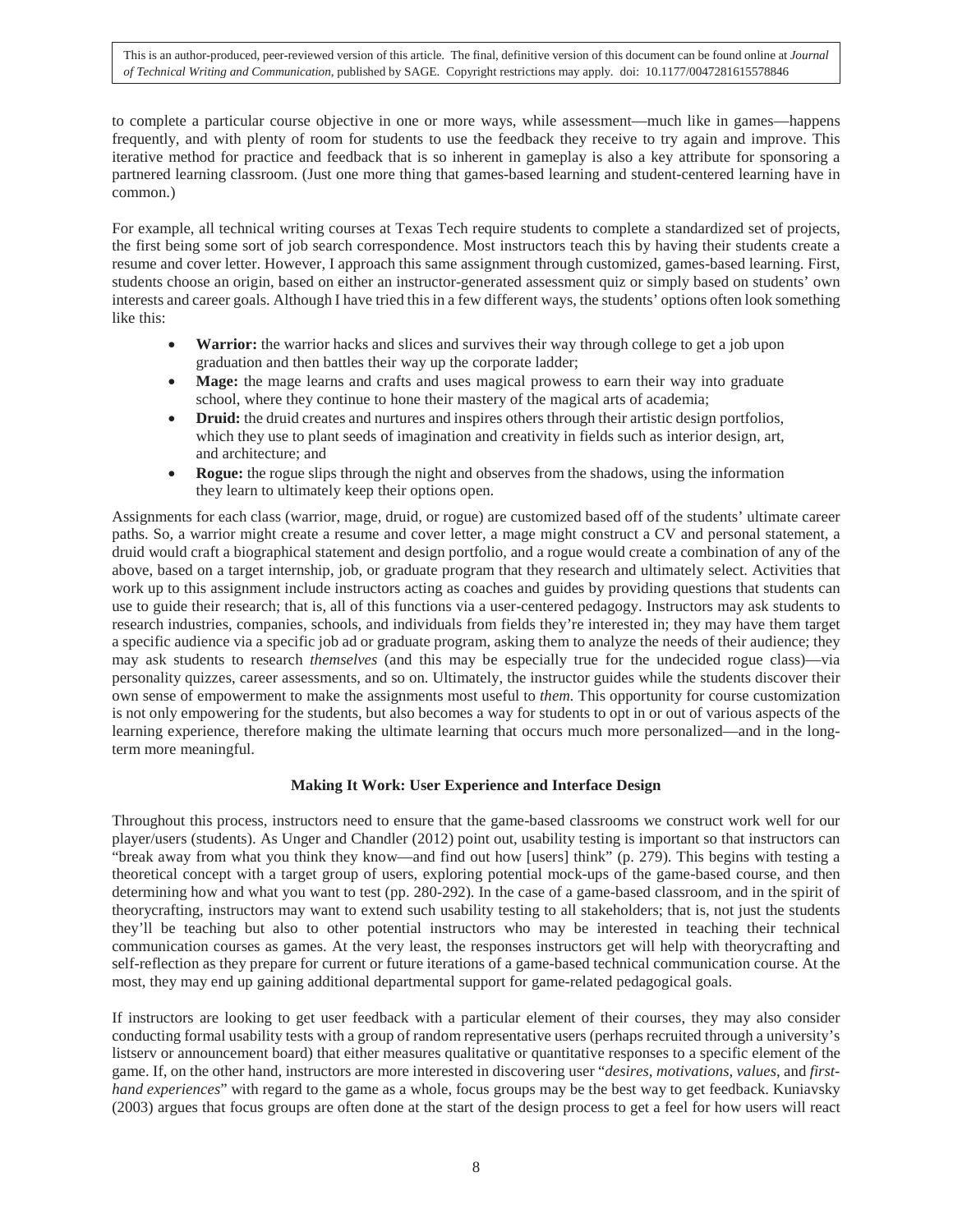to certain concepts (p. 203). Therefore, it may be helpful to set up a focus group of users (ideally, undergraduate students who might potentially fit the demographic for the course) and get their feedback on the course design once the basics of the course have been established (goals, rules and feedback system, narrative and lore, and basic quests and achievements). Their responses can help shape how to ultimately deliver course content and set up a game-based class.

#### **Conclusion**

What ultimately separates the discussion in this paper from other research relating to the gamification of curriculum and/or the inclusion of serious games in higher education is the significance of pedagogical consideration and the importance of theorycrafting. Throwing games or gaming language at an existing academic structure will not likely create any real change in the technical communication classroom. Instead, the theoretical background and practical suggestions outlined in this paper are meant to be a guide toward reflective pedagogical practice that has the potential to ultimately revolutionize how instructors approach teaching technical communication. It is a user-centered practice designed toward encouraging students to further explore methods of collective learning via imaginative play.

This is not to say, however, that I pretend to have all of the answers on how to make this work. On the contrary, each rhetorical situation—each university, each department, each instructor, each course, and each and every student population that makes up the classes—will individually define the best practices for adjusting our own pedagogical methods. In addition, theorycrafting calls for further exploration into game-based technical communication curriculum, with a need for further studies and academic collaboration among instructors and institutions. To that end, as technical communication instructors begin constructing their courses into a game, there are several questions that I believe can begin to inform future studies:

- 1) *How might instructors translate gaming terminology and mechanics into a higher education classroom?* There should be a step beyond merely gamifying the curriculum by putting game terminology onto traditional modes of pedagogy and instead determine how the *actions* of gaming can begin to translate to our methods of teaching. This will also help instructors continue to move forward toward legitimizing their fields of research, perhaps even allowing them to move past the need for the term "serious games" when discussing research relating to fun and play.
- 2) *How effective is curriculum customization on student success?* That is, how do they measure the assessment of game-based and gamified curricula? How can they tell whether, and how, a gamebased educational intervention is affecting student success in the technical communication classroom?
- 3) *What are the best methods for assessing student work in a "gamed" environment? What best practices might be identified in creating a classroom as a game?* The more classrooms that employ game-based teaching methods in the technical communication classroom, the more instructors can identify what works—and what doesn't—and then adjust accordingly.

Answers to these questions will come from further study, as well as related reports on reflective teaching and assessment practices resulting from studying how to teach introductory technical communication courses as games.

Like gaming, technical writing research doesn't happen in a bubble. Theorycrafting occurs among gamers as they learn to navigate new game mechanics together. Choontanom and Nardi (2012) argue that it "is the art and science of investigating game mechanics that cannot be discovered through ordinary play. With experimentation and logic, players analyze, discuss, argue about, interpret, and theorize game mechanics" (p. 186). To that end, instructors who theorycraft needn't do so alone; the best way to reflect and re-theorize the mechanics of a game-based classroom is to do so with other instructors who are attempting similar educational interventions. In other words, let's game *together*.